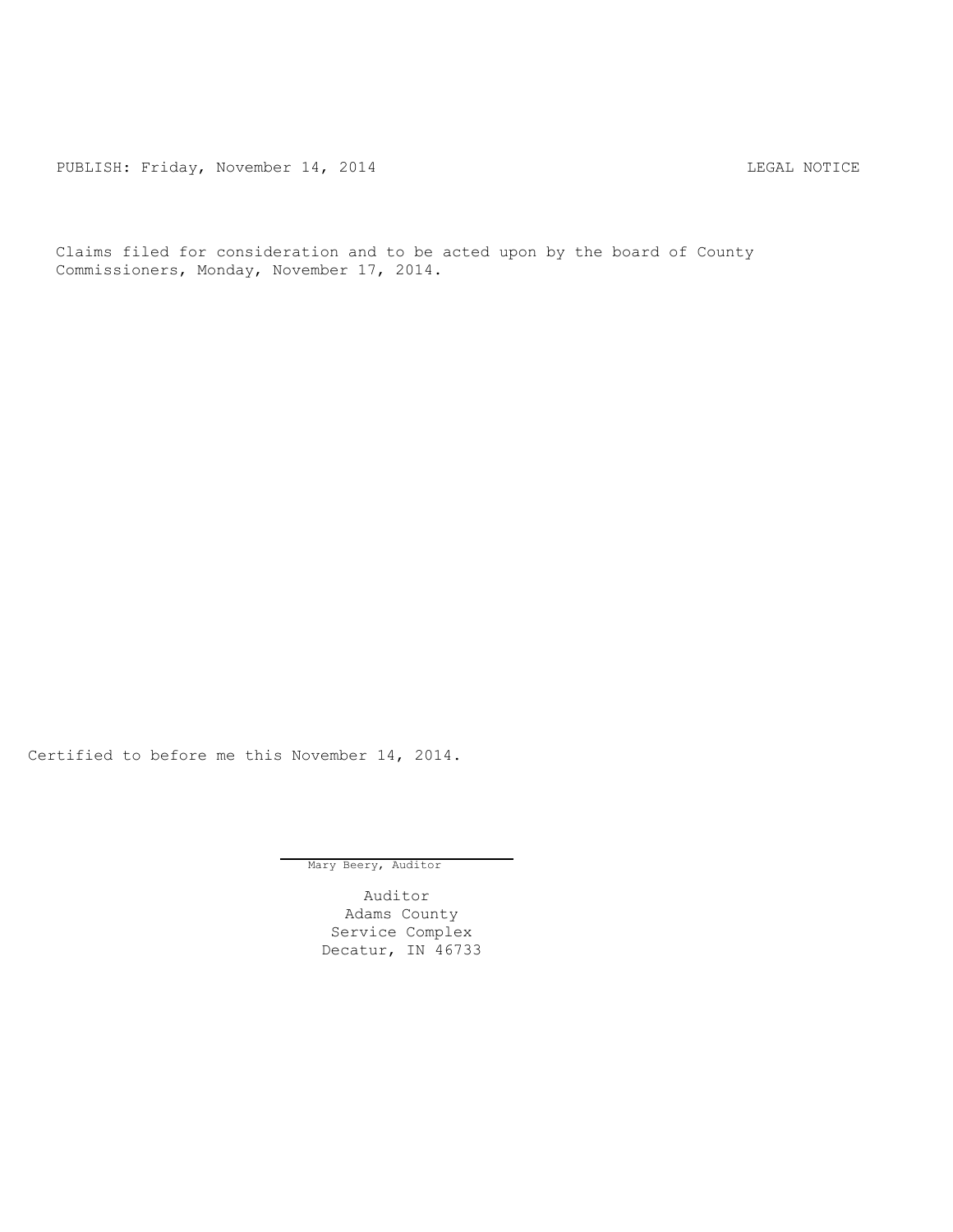

## **Claims Docket for Newspaper Adams County, Indiana**

## For Period: **10/21/2014** to **11/3/2014**

Date Claims to be Paid: **11/17/2014**

*313 W. Jefferson St. Decatur, IN 46733 (219) 724-2600*

| <b>Vendor</b>                            | Amount    | <b>Vendor</b>                    | Amount       |
|------------------------------------------|-----------|----------------------------------|--------------|
| <b>Adams Memorial Hospital</b>           | 31,321.25 | Adams County Solid Waste         | 9.72         |
| <b>AIT Laboratories</b>                  | 1,260.00  | Indiana Michigan Power           | 6,231.23     |
| Arnold Lumber Co., Inc.                  | 1,025.02  | Berne Ready Mix                  | 340.45       |
| Berne Tri-Weekly News                    | 197.51    | Suburban Propane LP              | 81.50        |
| Brateman's, Inc.                         | 84.00     | <b>BSN</b> Sports Inc            | 954.67       |
| Butler, Fairman, & Seufer                | 14,330.00 | <b>Charles Bowers</b>            | 2,333.33     |
| Chet's Pest Control                      | 120.00    | Cintas Location #338             | 54.35        |
| City Of Berne                            | 722.94    | City Of Decatur                  | 2,716.62     |
| Clarke Mosquito Control Products         | 4,740.94  | Decatur True Value               | 354.63       |
| <b>Complete Printing Service</b>         | 153.00    | Dealership Holdings LLC          | 88.44        |
| Craigville Telephone Comp                | 119.00    | Darrell Sigworth                 | 15.84        |
| Decatur Daily Democrat                   | 1,314.03  | Decatur Police Department        | 5,228.00     |
| Decatur Tire Center                      | 44.35     | Douglas L. Bauman                | 360.80       |
| Gordon Food Service                      | 2,439.71  | Graber Insurance, Inc.           | 105.00       |
| Graybar                                  | 1,699.71  | Hall Signs                       | 1,966.60     |
| <b>Hilty Engine Service</b>              | 450.00    | <b>Innovative Concepts</b>       | 1,724.28     |
| J.L. MFG. & FAB., INC.                   | 747.90    | Kiess Electric                   | 3,387.22     |
| Mark S. Gresla, MD                       | 420.25    | Mind's Eye Graphics              | 864.65       |
| Moser Motor Sales, Inc.                  | 36.66     | National Oil And Gas             | 708.32       |
| Nipsco                                   | 74.94     | Patrick R Miller                 | 180.00       |
| Portland Motor Parts, Inc                | 1,661.11  | Rhonda L. McIntosh               | 95.23        |
| Roto-Rooter                              | 200.00    | Sherwin-Williams                 | 5.24         |
| St. Joseph Health Systems, LLC           | 450.00    | Stone-Street Quarries, Inc.      | 298.45       |
| Teryl R. Smith                           | 22.73     | Print Shop                       | 263.26       |
| Thomas Fox                               | 16.99     | Top Supply Company               | 452.62       |
| Treasurer of Adams County                | 32,443.91 | Underground Pipe & Valve,        | 142.50       |
| Swiss City Veterinary Clinic             | 280.00    | CenturyLink                      | 689.50       |
| Adams County Automotive Supply, Inc.     | 156.70    | Angie White                      | 64.68        |
| Bluhm & Reber                            | 660.00    | Lehman Auto Sales                | 70.95        |
| Workspace Solutions                      | 1,607.58  | Don Myers Plumbing               | 5,333.61     |
| IN Council Of Juvenile & Family Court    | 195.00    | Berne Chamber Of Commerce        | 100.00       |
| <b>Bob's Locksmith Shop</b>              | 50.00     | Rhonda Kahlert                   | 5.07         |
| Zurcher's Best-One Tire & Auto Care, Inc | 1,038.90  | Tom Magnan/Special Needs         | 58.91        |
| <b>Matthew Bender</b>                    | 294.54    | Kristina Nichols                 | 60.16        |
| Work Wear Express                        | 25.97     | Hunts Appliance Service          | 528.33       |
| Harvest Land Co-op                       | 9,275.95  | Wal-Mart                         | 556.51       |
| Adams County Truck Repair, Inc.          | 1,086.45  | Advanced Imaging Solutions, Inc. | 41.65        |
| OnlyInternet.Net Broadband & Wireless    | 1,145.00  | Beth A. Webber                   | 3,266.00     |
| Michael G. Werling                       | 745.00    | Ian Gilbert                      | 13.45        |
| <b>GEELS Backhoe Service</b>             | 884.20    | Troyer's Market LLC              | 1,261.80     |
| Kendall Electric, Inc.                   | 112.84    | <b>Advanced Painting</b>         | 8,500.00     |
| Ultramax                                 | 347.00    | Bi-County Services, Inc          | 3,276.00     |
| Barnes & Thornburg                       | 5,935.50  | Michelle Hackenjos               | 100.57       |
| Deb Stevens                              | 92.40     | Deborah A. Schantz               | 320.55       |
| Indiana Vital Records Association        | 25.00     | Adams County Land Title          | 1,088,545.30 |
| PC Mall-Gov                              | 1,427.88  | <b>Bluhm Enterprises</b>         | 400.00       |
| <b>Stationair's Express</b>              | 1,965.99  | Landon Patterson                 | 150.09       |
| Rex M. Moore                             | 145.00    | Habegger's Ace Lumber #4488      | 6.47         |